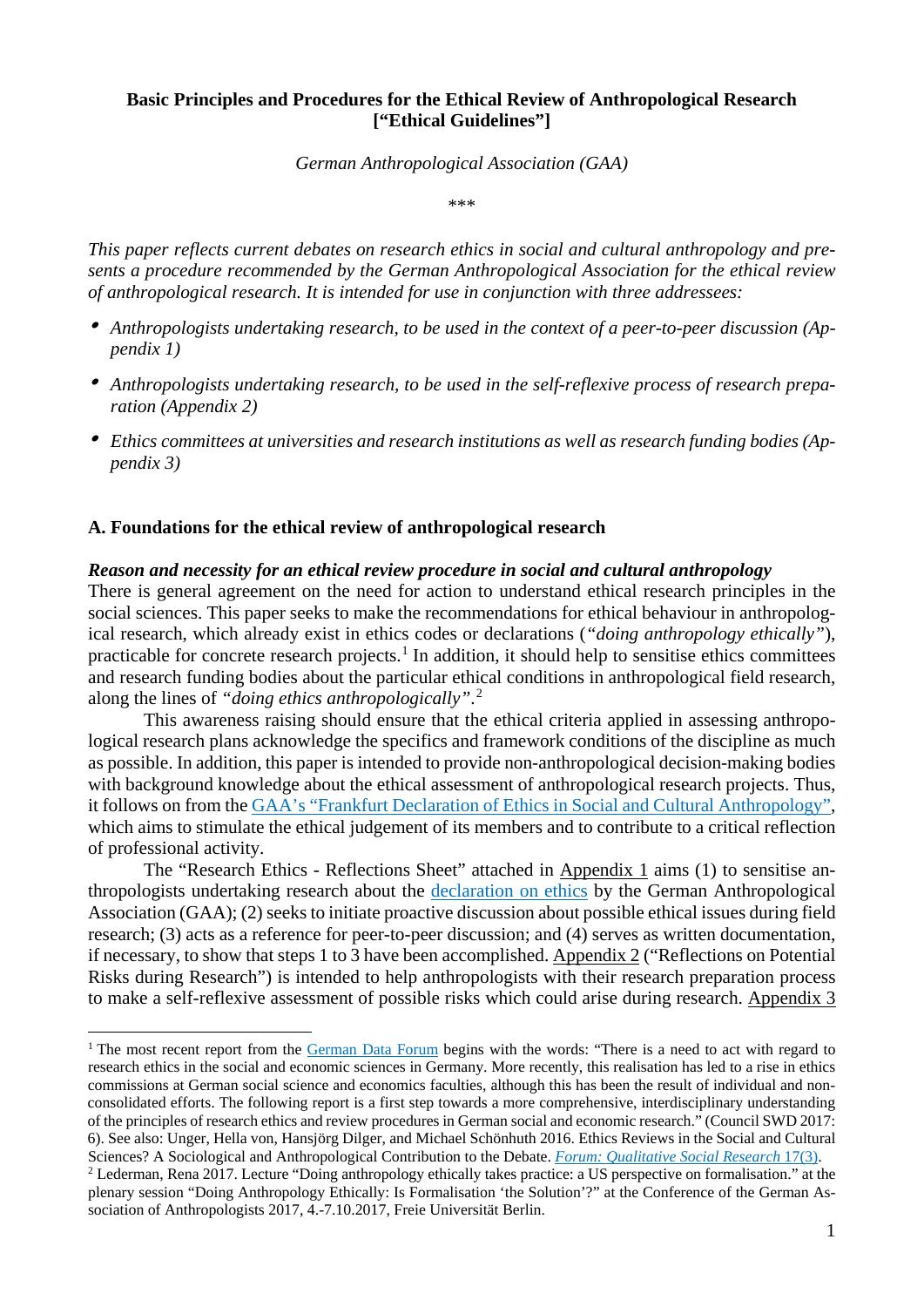is a synopsis of the special characteristics of ethnographic research approaches relevant for ethical assessment and is aimed at research funding bodies as well as ethics committees at universities and research institutions.

# *Specifics of research approaches in anthropology*

The ethnographic methods used in social and cultural anthropology, particularly fieldwork and participant observation, are methodological instruments, which have been reflected upon and refined through methodological debates by the professional community since the early twentieth century. These instruments are characterised by direct contact and long-term interaction with people in their everyday life settings. The quality of the field research data depends on a field approach characterised by a sensitivity to the context and trust built up in the research relationship between researcher and research partners.<sup>[3](#page-1-0)</sup> Compared with the methodological paradigms of other social and cultural sciences, these ethnographic approaches are particularly suitable for investigating socio-cultural phenomena embedded in everyday life as well as acknowledging the associated contexts, social practices as well as processes of signification and meaning-making.

Alternating phases of participation and observation lead to different roles in the field. These can only rarely be clearly defined in advance by anthropologists; researchers must therefore practice continuous reflection on their role during field research. The relationships of trust, reciprocity, and power between researchers and research partners, which emerge in different forms in the course of the field research, raise questions about possible implications and effects of the research beyond the specific research activity. Therefore, the dialogical and polyphonic co-production of ethnographic knowledge also makes it necessary to confront complex issues regarding ownership and data being made available to third parties ("open data policy"). This particularly applies to research contexts in which the possibility of an ethnographic study fundamentally depends on gaining the explicit consent of local actors in advance. In these contexts, consent might be obtained only within institutionalised negotiation processes and is often only given after participation agreements have been made between researchers and research partners regarding the thematic focus of the research and methodological approach.

From a methodological point of view, the epistemological interest of ethnographic research requires a research design that is appropriate for the subject and adapted to the respective research context. This means that not only do anthropologists generally use inductive or abductive methods to gain knowledge, but also readjust the specific methods and the research questions depending on new empirical findings during the course of the research process. In this respect, it is almost impossible to formulate the exact research questions from the outset. Consequently, a central feature of ethnographic research is that anthropologists rather gradually identify the social fields relevant to their questions in the research process. This leads to anthropologists being confronted with local situations and social constellations in the course of research that could not have been foreseen in the planning of the research project.

### *Ethics in ethnography*

Procedures for the ethical review of anthropological research must consider the specifics of ethnography. Since the 1990s there has been lively discussion about research ethics in the discipline characterised by the concern to always see ethical research premises connected with concrete ethnographic research practice. The outcomes of these discussions are incorporated in this document.

<span id="page-1-0"></span><sup>&</sup>lt;sup>3</sup> "Research partners" are those persons on-site with whom the ethnographer interacts during the field research in order to work on the research question. As the field situation is usually dialogical, the previously frequently used term in this context, namely "informants", is not only problematic from a research ethics perspective, but is also simply misleading.